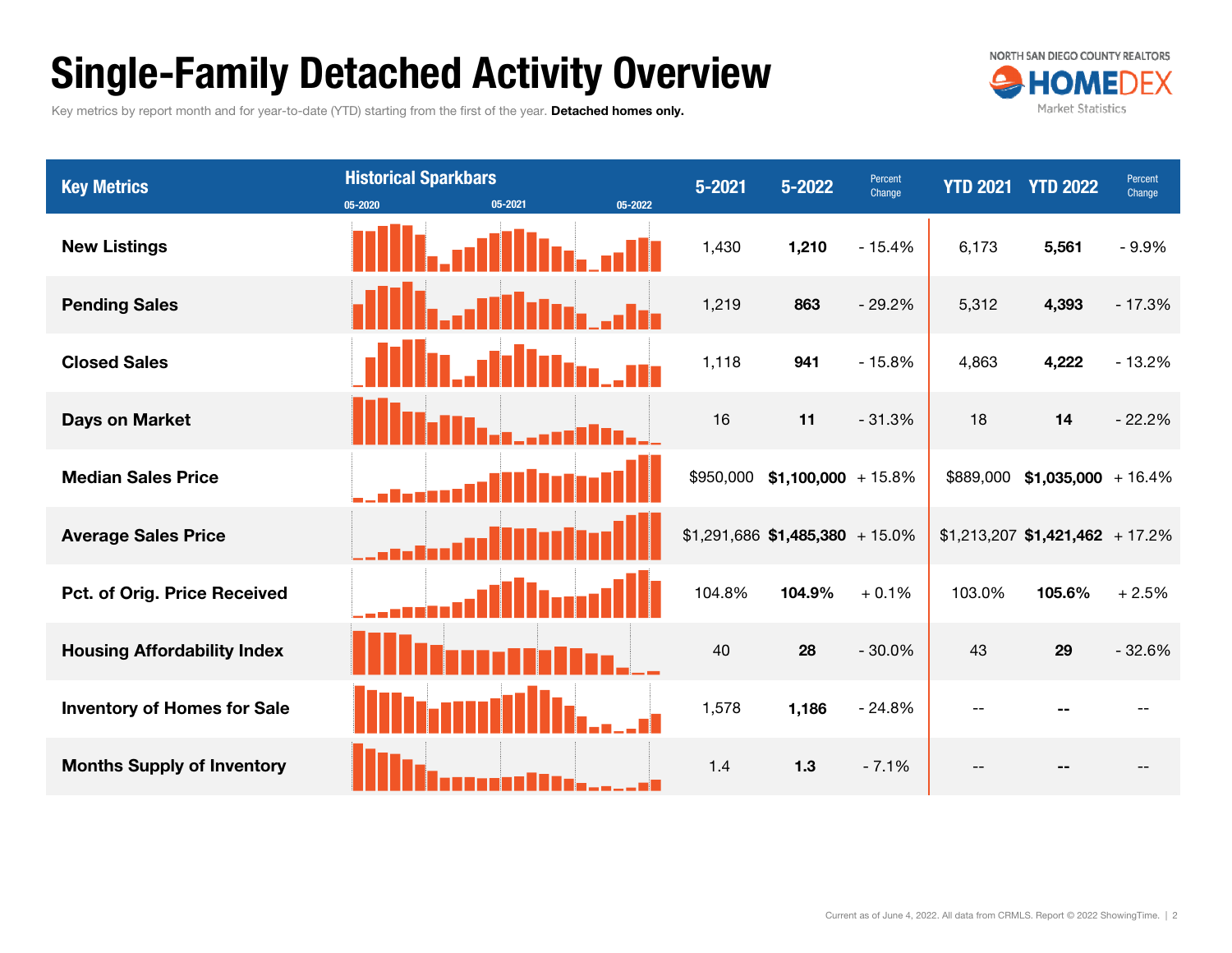## Single-Family Attached Activity Overview

Key metrics by report month and for year-to-date (YTD) starting from the first of the year. Attached homes only.



| <b>Key Metrics</b>                  | <b>Historical Sparkbars</b><br>05-2021<br>05-2022<br>05-2020 | $5 - 2021$ | $5 - 2022$          | Percent<br>Change |           | <b>YTD 2021 YTD 2022</b> | Percent<br>Change |
|-------------------------------------|--------------------------------------------------------------|------------|---------------------|-------------------|-----------|--------------------------|-------------------|
| <b>New Listings</b>                 |                                                              | 486        | 485                 | $-0.2%$           | 2,161     | 2,073                    | $-4.1%$           |
| <b>Pending Sales</b>                |                                                              | 416        | 371                 | $-10.8%$          | 1,956     | 1,702                    | $-13.0%$          |
| <b>Closed Sales</b>                 |                                                              | 383        | 356                 | $-7.0%$           | 1,858     | 1,598                    | $-14.0%$          |
| <b>Days on Market</b>               |                                                              | 10         | 10                  | 0.0%              | 15        | 11                       | $-26.7%$          |
| <b>Median Sales Price</b>           |                                                              | \$590,000  | $$700,000 + 18.6\%$ |                   | \$555,000 | $$685,000 + 23.4\%$      |                   |
| <b>Average Sales Price</b>          |                                                              | \$662,514  | $$843,132$ + 27.3%  |                   | \$639,221 | $$800,199 + 25.2\%$      |                   |
| <b>Pct. of Orig. Price Received</b> |                                                              | 104.4%     | 105.2%              | $+0.8%$           | 102.4%    | 106.2%                   | $+3.7%$           |
| <b>Housing Affordability Index</b>  |                                                              | 64         | 44                  | $-31.3%$          | 68        | 45                       | $-33.8%$          |
| <b>Inventory of Homes for Sale</b>  |                                                              | 408        | 369                 | $-9.6%$           | $- -$     |                          |                   |
| <b>Months Supply of Inventory</b>   |                                                              | 1.1        | 1.0                 | $-9.1%$           |           |                          |                   |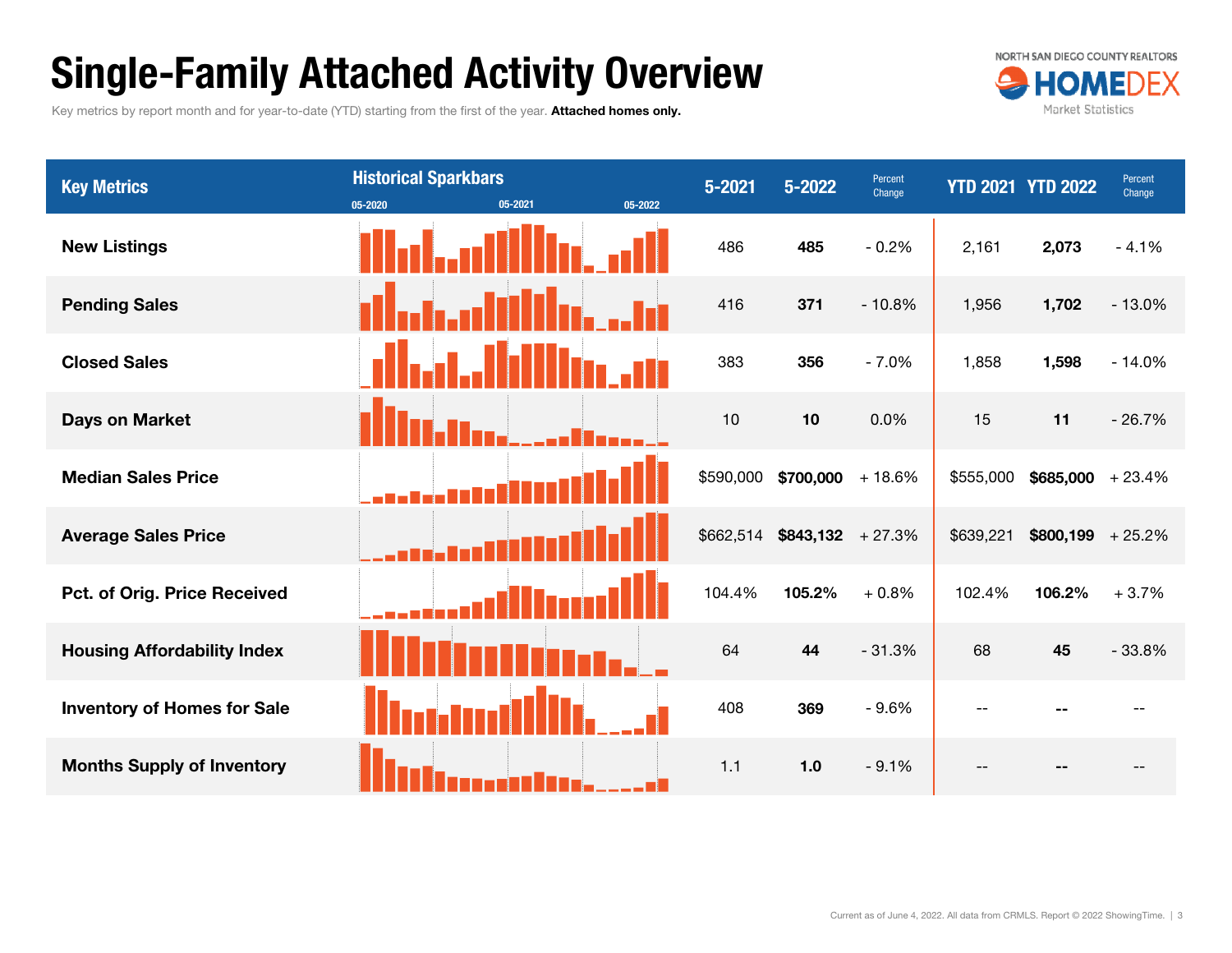## New Listings

A count of the properties that have been newly listed on the market in a given month.







| <b>New Listings</b> | Single-Family<br>Detached | Year-Over-Year<br>Change | Single-Family<br><b>Attached</b> | Year-Over-Year<br>Change |
|---------------------|---------------------------|--------------------------|----------------------------------|--------------------------|
| Jun-2021            | 1,479                     | +3.3%                    | 513                              | $+6.2\%$                 |
| Jul-2021            | 1,407                     | $-9.2\%$                 | 507                              | +5.6%                    |
| Aug-2021            | 1,262                     | -20.6%                   | 458                              | $+24.5%$                 |
| Sep-2021            | 1,083                     | $-30.6%$                 | 398                              | +2.6%                    |
| Oct-2021            | 991                       | $-26.7%$                 | 382                              | $-20.6%$                 |
| Nov-2021            | 792                       | -8.8%                    | 265                              | -15.9%                   |
| Dec-2021            | 565                       | $-18.7%$                 | 234                              | $-23.0\%$                |
| Jan-2022            | 881                       | $-13.0%$                 | 332                              | $-10.3%$                 |
| Feb-2022            | 952                       | $-11.1%$                 | 356                              | -5.6%                    |
| Mar-2022            | 1,235                     | $-3.2\%$                 | 431                              | -5.5%                    |
| Apr-2022            | 1,283                     | $-7.2\%$                 | 469                              | $-0.6\%$                 |
| May-2022            | 1,210                     | $-15.4%$                 | 485                              | $-0.2\%$                 |
| 12-Month Avg        | 1.095                     | $-13.7%$                 | 403                              | $-3.0\%$                 |



#### Year to Date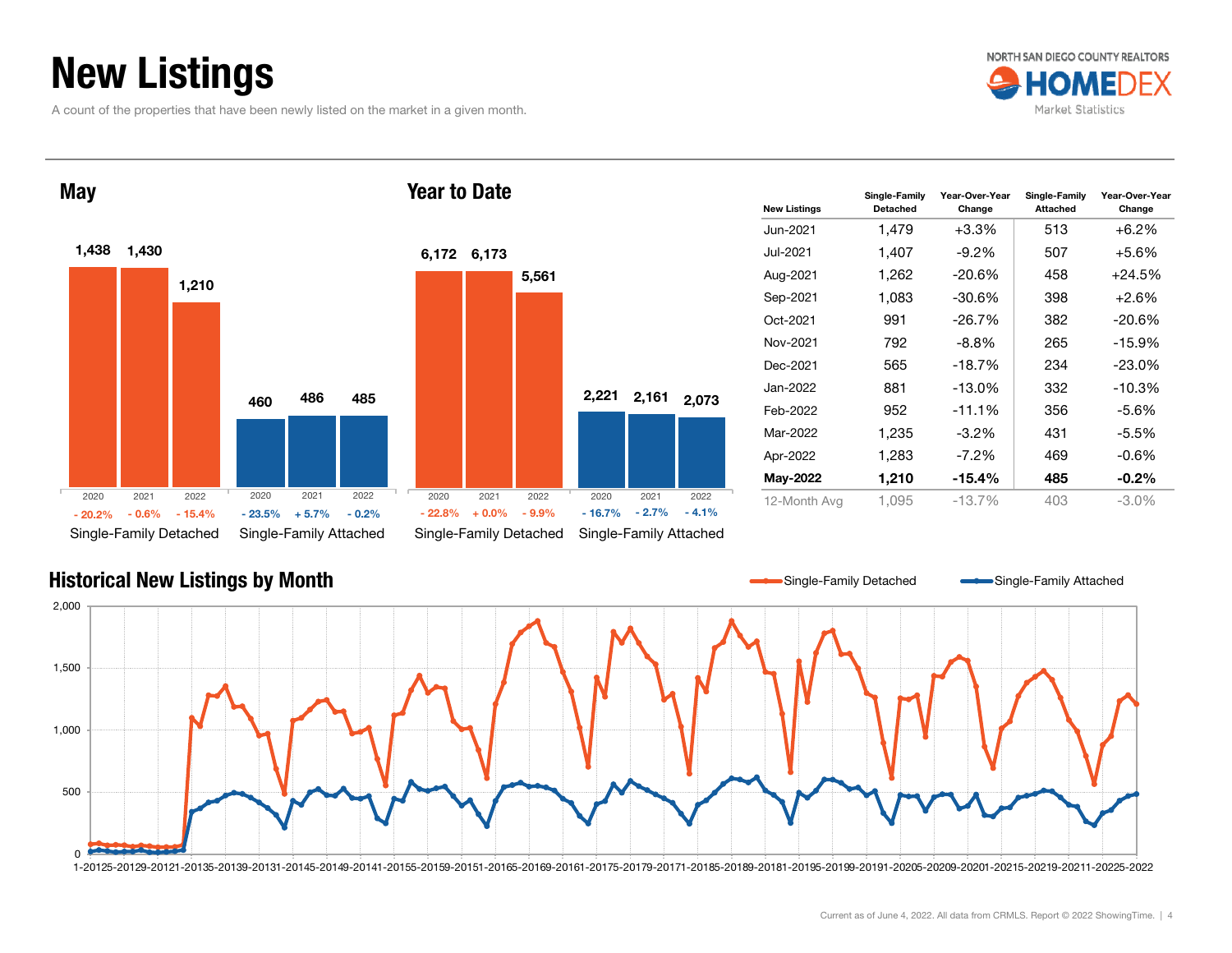## Pending Sales

A count of the properties on which offers have been accepted in a given month.





| יטעו נט בענט |          |                        |          |                        |          |                |
|--------------|----------|------------------------|----------|------------------------|----------|----------------|
|              |          |                        |          |                        |          | Pe             |
|              |          |                        |          |                        |          | Ju             |
|              | 5,312    |                        |          |                        |          | Ju             |
|              |          |                        |          |                        |          | Αι             |
| 4,145        |          | 4,393                  |          |                        |          | S6             |
|              |          |                        |          |                        |          | Ö              |
|              |          |                        |          |                        |          | N <sub>o</sub> |
|              |          |                        |          |                        |          | De             |
|              |          |                        |          | 1,956                  |          | Ja             |
|              |          |                        | 1,586    |                        | 1,702    | Fe             |
|              |          |                        |          |                        |          | M              |
|              |          |                        |          |                        |          | Ap             |
|              |          |                        |          |                        |          | M              |
| 2020         | 2021     | 2022                   | 2020     | 2021                   | 2022     | 12             |
| $-18.2%$     | $+28.2%$ | $-17.3%$               | $-10.9%$ | $+23.3%$               | $-13.0%$ |                |
|              |          | Single-Family Detached |          | Single-Family Attached |          |                |

| <b>Pending Sales</b> | Single-Family<br><b>Detached</b> | Year-Over-Year<br>Change | Single-Family<br><b>Attached</b> | Year-Over-Year<br>Change |
|----------------------|----------------------------------|--------------------------|----------------------------------|--------------------------|
| Jun-2021             | 1,270                            | -2.5%                    | 449                              | +7.4%                    |
| Jul-2021             | 1,073                            | $-22.1%$                 | 423                              | $-12.6%$                 |
| Aug-2021             | 1,136                            | $-15.7%$                 | 460                              | $+36.1%$                 |
| Sep-2021             | 1,039                            | $-28.8%$                 | 371                              | $+12.8%$                 |
| Oct-2021             | 989                              | $-23.4\%$                | 361                              | -7.4%                    |
| Nov-2021             | 862                              | -9.3%                    | 308                              | $-10.2%$                 |
| Dec-2021             | 602                              | $-17.5%$                 | 252                              | $-15.4%$                 |
| Jan-2022.            | 721                              | $-12.6%$                 | 299                              | $-13.1%$                 |
| Feb-2022             | 837                              | $-11.3%$                 | 289                              | $-19.0%$                 |
| Mar-2022             | 1.045                            | $-9.1%$                  | 389                              | $-10.2%$                 |
| Apr-2022             | 927                              | $-21.1%$                 | 354                              | $-12.8%$                 |
| May-2022             | 863                              | $-29.2\%$                | 371                              | $-10.8%$                 |
| 12-Month Avg         | 1.148                            | $-17.5%$                 | 380                              | $-5.0\%$                 |



#### Current as of June 4, 2022. All data from CRMLS. Report © 2022 ShowingTime. | 5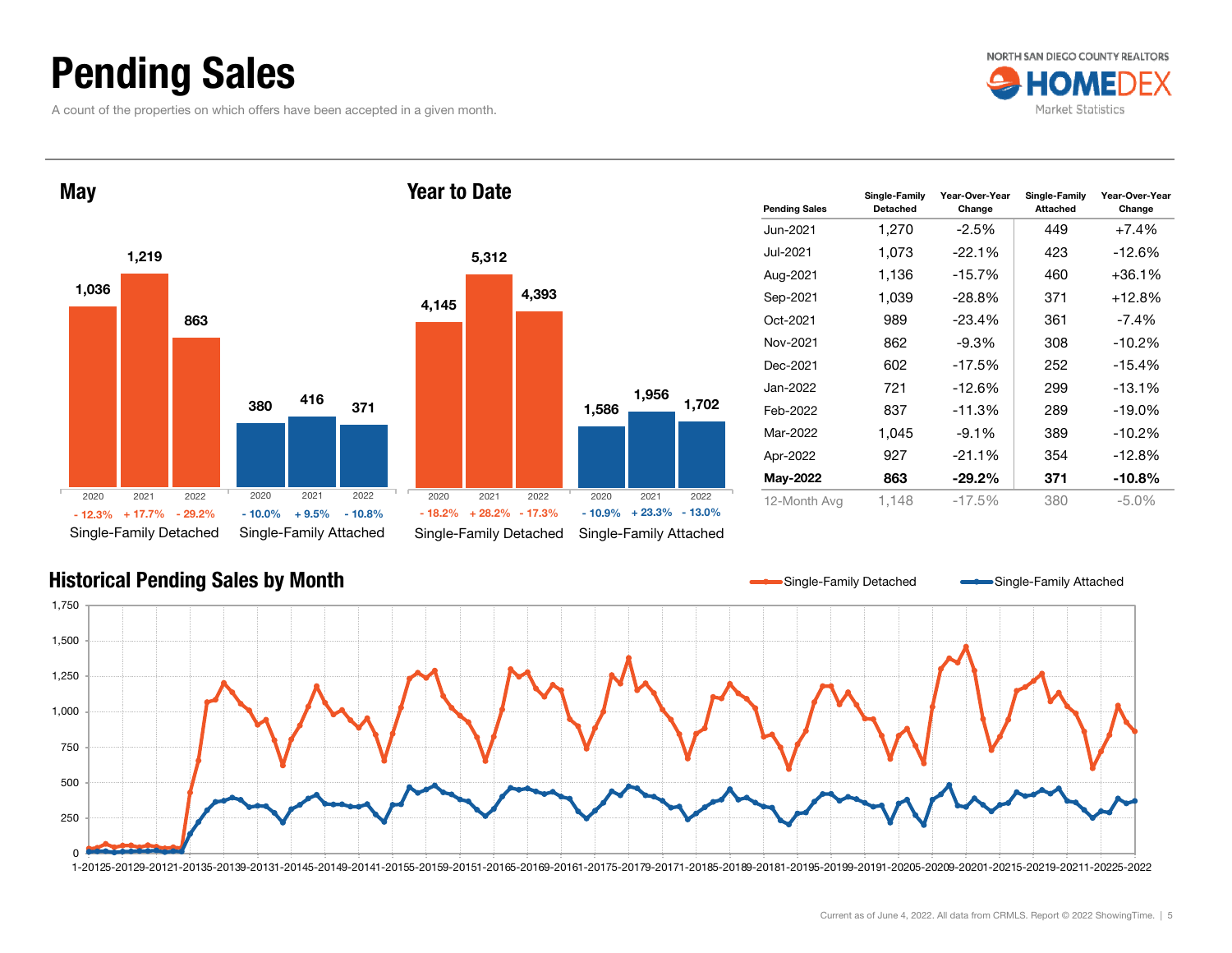#### Closed Sales

A count of the actual sales that closed in a given month.



6272261,118 383941356Single-Family Detached Single-Family Attached **May** 3,715 1,437 4,863 1,858 4,222 Single-Family Detached Single-Family Attached Year to Date2020 2021 2022 $-48.1\%$  +  $78.3\%$  $\%$  + 78.3% - 15.8% - 46.2% + 69.5% - 7.0% - 16.9% + 30.9% - 13.2% - 9.8% + 29.3% - 14.0% 2020 2021 2022 20202021 2022 2020 2021 2022

| <b>Closed Sales</b> | Single-Family<br><b>Detached</b> | Year-Over-Year<br>Change | Single-Family<br><b>Attached</b> | Year-Over-Year<br>Change |
|---------------------|----------------------------------|--------------------------|----------------------------------|--------------------------|
| Jun-2021            | 1,304                            | $+20.2\%$                | 440                              | $+20.9%$                 |
| Jul-2021.           | 1,226                            | -8.0%                    | 442                              | -1.3%                    |
| Aug-2021            | 1,114                            | $-11.8%$                 | 442                              | $-4.5%$                  |
| Sep-2021            | 1,128                            | $-18.3%$                 | 421                              | $+24.6%$                 |
| Oct-2021            | 1,002                            | $-27.7\%$                | 372                              | $+22.8%$                 |
| Nov-2021            | 941                              | $-18.9%$                 | 357                              | $+4.1%$                  |
| Dec-2021            | 906                              | $-19.7\%$                | 336                              | $-15.8%$                 |
| Jan-2022.           | 643                              | $-10.9%$                 | 236                              | $-15.7%$                 |
| Feb-2022            | 707                              | $-9.6%$                  | 287                              | $-4.7\%$                 |
| Mar-2022            | 961                              | $-8.0\%$                 | 353                              | $-19.2%$                 |
| Apr-2022            | 970                              | $-19.0%$                 | 366                              | $-19.9\%$                |
| May-2022            | 941                              | $-15.8\%$                | 356                              | -7.0%                    |
| 12-Month Avg        | 1,133                            | $-12.9%$                 | 376                              | $-2.4\%$                 |



1,598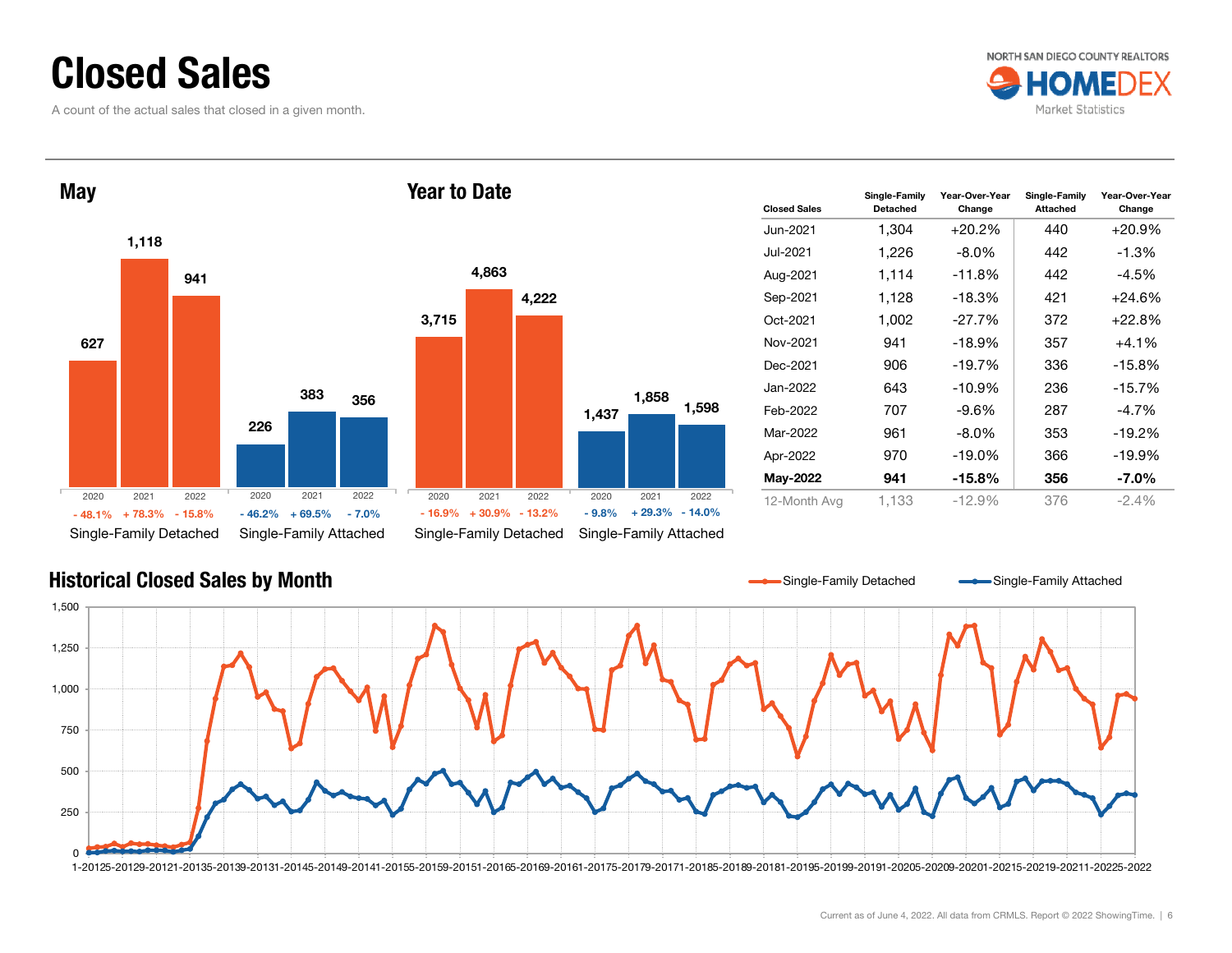## Days on Market Until Sale

Average number of days between when a property is listed and when an offer is accepted in a given month.





| Days on Market | Single-Family<br><b>Detached</b> | Year-Over-Year<br>Change | Single-Family<br>Attached | Year-Over-Year<br>Change |
|----------------|----------------------------------|--------------------------|---------------------------|--------------------------|
| Jun-2021       | 12                               | $-60.0\%$                | 9                         | $-73.5%$                 |
| Jul-2021       | 14                               | -54.8%                   | 10                        | $-65.5%$                 |
| Aug-2021       | 15                               | $-48.3%$                 | 12                        | $-53.8%$                 |
| Sep-2021       | 16                               | $-36.0%$                 | 13                        | $-40.9%$                 |
| Oct-2021       | 17                               | $-32.0%$                 | 17                        | $-22.7%$                 |
| Nov-2021       | 18                               | $-10.0\%$                | 16                        | $+6.7%$                  |
| Dec-2021       | 19                               | $-17.4%$                 | 13                        | $-40.9%$                 |
| Jan-2022       | 18                               | $-21.7%$                 | 13                        | $-38.1%$                 |
| Feb-2022       | 17                               | $-22.7%$                 | 12                        | $-25.0%$                 |
| Mar-2022       | 14                               | $-22.2\%$                | 11                        | $-31.3%$                 |
| Apr-2022       | 12                               | $-20.0\%$                | 9                         | $-30.8%$                 |
| May-2022       | 11                               | $-31.3%$                 | 10                        | $0.0\%$                  |
| 12-Month Avg*  | 23                               | $-35.8\%$                | 21                        | $-41.4\%$                |

Historical Days on Market Until Sale by Month

\* Days on Market for all properties from June 2021 through May 2022. This is not the average of the individual figures above.



11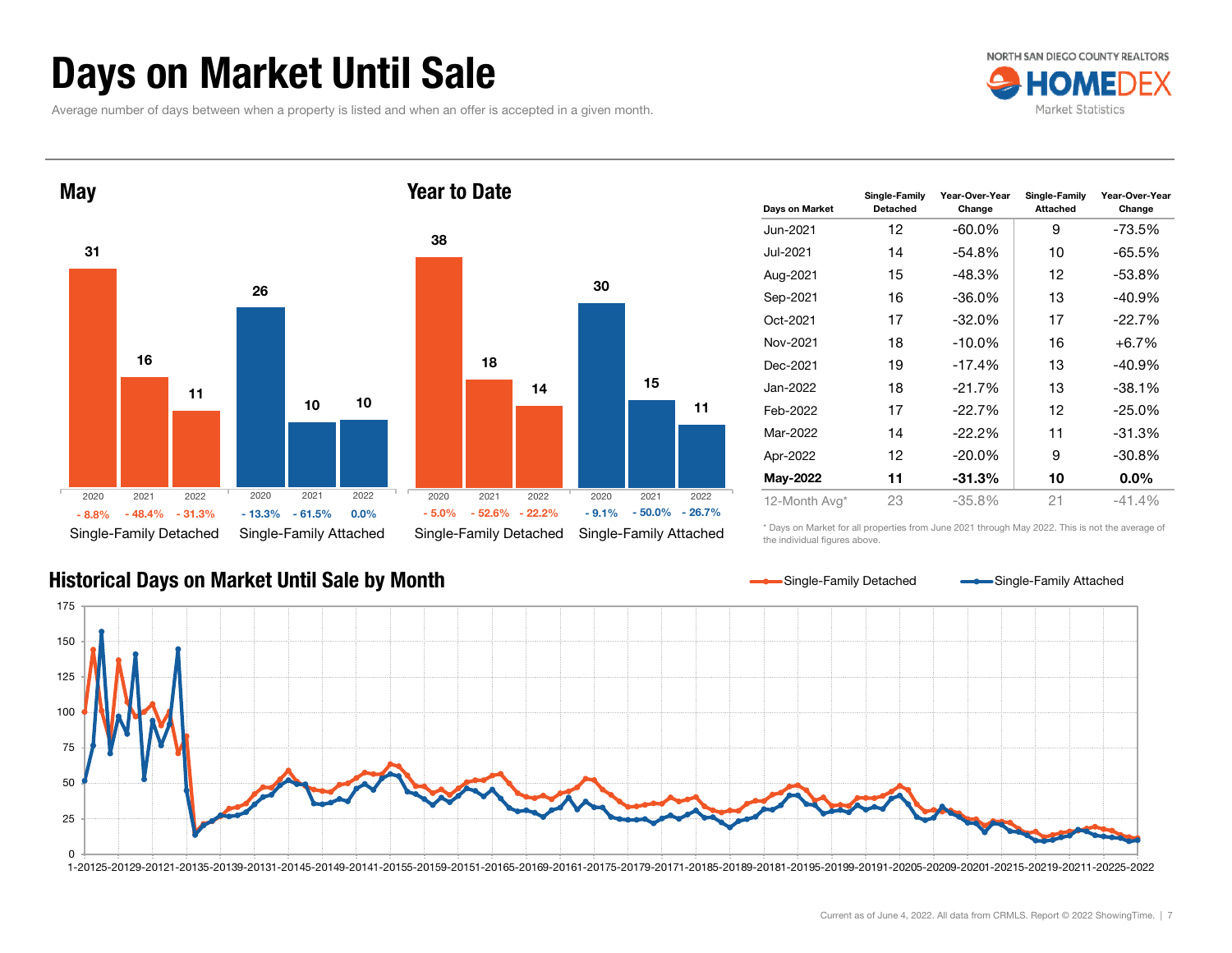#### Median Sales Price

Point at which half of the sales sold for more and half sold for less, not accounting for seller concessions, in a given month.



\$722,111 \$465,000 \$950,000 \$590,000 \$1,100,000 \$700,000 Single-Family Detached Single-Family Attached **May** \$700,000 \$470,000 \$889,000 \$555,000 \$1,035,000 Single-Family Detached Single-Family Attached Year to Date2020 2021 2022+ 31.6% $\%$  + 31.6% + 15.8% + 2.2% + 26.9% + 18.6% + 5.3% + 27.0% + 16.4% + 4.4% + 18.1% + 23.4% 2020 2021 2022 2020 2021 2022 2020 2021 2022  $+3.2%$ 

| <b>Median Sales Price</b> | Single-Family<br><b>Detached</b> | Year-Over-Year<br>Change | Single-Family<br><b>Attached</b> | Year-Over-Year<br>Change |
|---------------------------|----------------------------------|--------------------------|----------------------------------|--------------------------|
| Jun-2021                  | \$950,000                        | $+35.7%$                 | \$585,980                        | $+18.4%$                 |
| Jul-2021                  | \$975,000                        | $+28.3%$                 | \$580,500                        | +13.2%                   |
| Aug-2021                  | \$940,000                        | +17.6%                   | \$580,000                        | +16.3%                   |
| Sep-2021                  | \$915,000                        | $+20.6%$                 | \$600,000                        | $+14.3%$                 |
| Oct-2021                  | \$935,000                        | $+20.6%$                 | \$613,500                        | $+21.5%$                 |
| Nov-2021                  | \$915,000                        | $+16.6%$                 | \$635,000                        | $+25.7%$                 |
| Dec-2021                  | \$900,000                        | $+13.9%$                 | \$651,500                        | $+21.1%$                 |
| Jan-2022                  | \$945,000                        | $+18.1%$                 | \$600,000                        | $+12.3%$                 |
| Feb-2022                  | \$960,000                        | $+13.7%$                 | \$670,000                        | $+22.0%$                 |
| Mar-2022                  | \$1,058,000                      | $+22.3%$                 | \$700,000                        | $+29.6%$                 |
| Apr-2022                  | \$1,100,506                      | $+17.1%$                 | \$740,000                        | $+29.8%$                 |
| May-2022                  | \$1,100,000                      | +15.8%                   | \$700,000                        | +18.6%                   |
| 12-Month Avg*             | \$807,000                        | $+20.2%$                 | \$527,000                        | $+20.5%$                 |

Historical Median Sales Price by Month

\* Median Sales Price for all properties from June 2021 through May 2022. This is not the average of the individual figures above.



\$685,000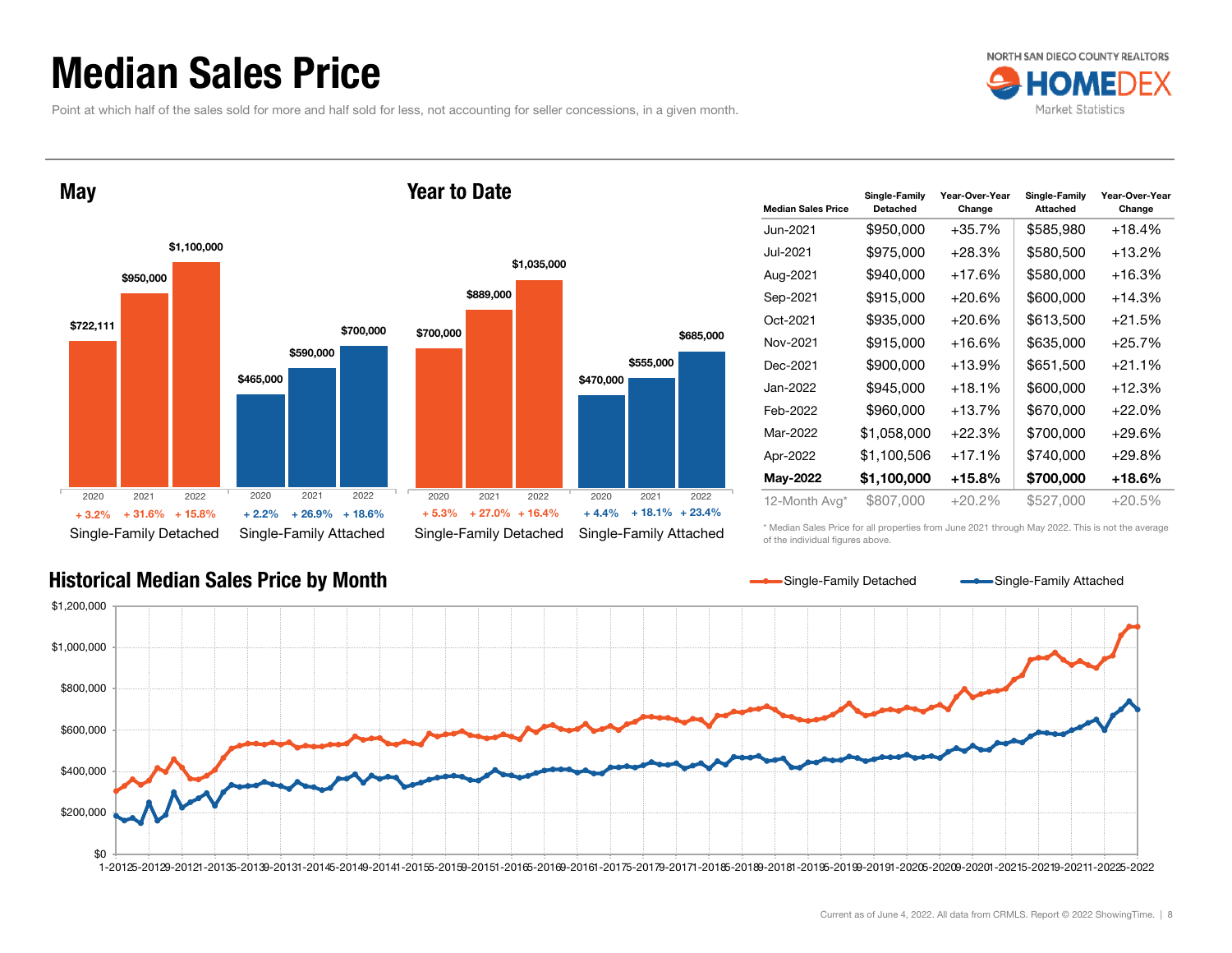#### Average Sales Price

Average sales price for all closed sales, not accounting for seller concessions, in a given month.



**May** 





| Avg. Sales Price | Single-Family<br><b>Detached</b> | Year-Over-Year<br>Change | Single-Family<br><b>Attached</b> | Year-Over-Year<br>Change |
|------------------|----------------------------------|--------------------------|----------------------------------|--------------------------|
| Jun-2021         | \$1,276,653                      | $+41.3%$                 | \$678,686                        | $+27.7%$                 |
| Jul-2021         | \$1,279,074                      | $+31.9%$                 | \$684,661                        | $+23.7%$                 |
| Aug-2021         | \$1,229,041                      | $+21.2%$                 | \$669,467                        | $+14.7\%$                |
| Sep-2021         | \$1,245,633                      | $+26.7%$                 | \$687,989                        | $+14.6%$                 |
| Oct-2021         | \$1,291,847                      | $+22.4%$                 | \$716,192                        | $+21.2\%$                |
| Nov-2021         | \$1,253,299                      | $+23.0%$                 | \$729,097                        | $+28.1%$                 |
| Dec-2021         | \$1,220,322                      | $+19.6%$                 | \$758,069                        | $+22.8%$                 |
| Jan-2022         | \$1,238,719                      | $+13.4%$                 | \$698,947                        | $+17.5%$                 |
| Feb-2022         | \$1,375,081                      | $+18.9%$                 | \$747,412                        | $+22.4%$                 |
| Mar-2022         | \$1,452,370                      | $+26.2%$                 | \$817,696                        | $+26.2%$                 |
| Apr-2022         | \$1,483,775                      | $+13.8%$                 | \$848.362                        | $+29.0%$                 |
| May-2022         | \$1,485,380                      | +15.0%                   | \$843,132                        | $+27.3%$                 |
| 12-Month Avg*    | \$1.319.266                      | $+22.5%$                 | \$739,976                        | $+22.1%$                 |

\* Avg. Sales Price for all properties from June 2021 through May 2022. This is not the average of the individual figures above.



Current as of June 4, 2022. All data from CRMLS. Report © 2022 ShowingTime. | 9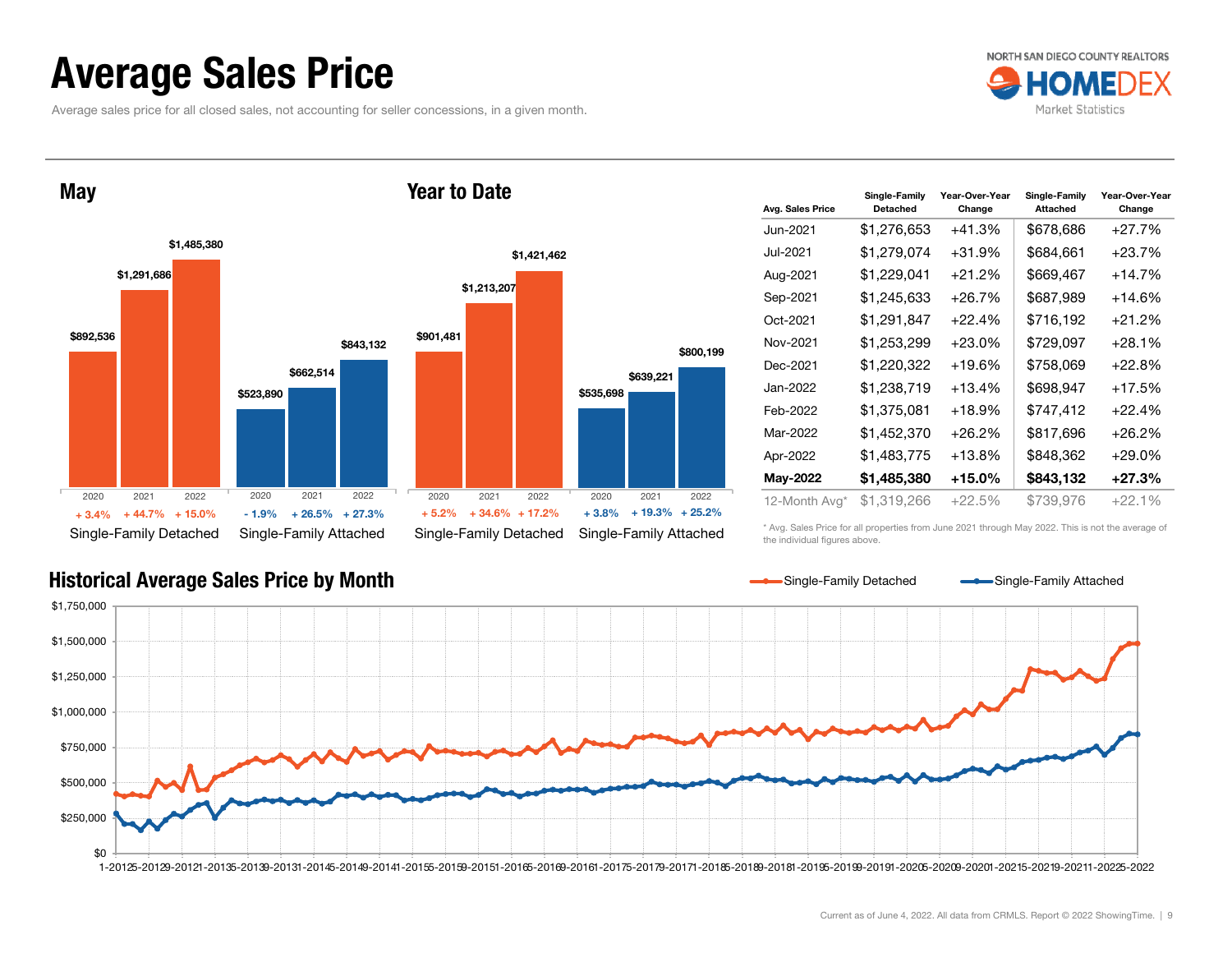## Percent of Original List Price Received

Percentage found when dividing a property's sales price by its original list price, then taking the average for all properties sold in a given month, not accounting for seller concessions.



**May** 

#### Year to Date



#### Historical Percent of Original List Price Received by Month

| Pct. of Orig. Price<br>Received | Single-Family<br>Detached | Year-Over-Year<br>Change | Single-Family<br><b>Attached</b> | Year-Over-Year<br>Change |
|---------------------------------|---------------------------|--------------------------|----------------------------------|--------------------------|
| Jun-2021                        | 105.6%                    | $+7.9%$                  | 104.4%                           | $+6.2%$                  |
| Jul-2021                        | 104.6%                    | +6.5%                    | 103.8%                           | $+4.8%$                  |
| Aug-2021                        | 102.9%                    | $+4.0%$                  | 102.4%                           | $+3.6\%$                 |
| Sep-2021                        | 101.4%                    | $+2.1%$                  | 101.9%                           | $+2.6%$                  |
| Oct-2021                        | 101.6%                    | $+2.3%$                  | 102.1%                           | $+2.5%$                  |
| Nov-2021                        | 101.6%                    | $+2.0\%$                 | 102.1%                           | $+2.6%$                  |
| Dec-2021                        | 102.2%                    | $+2.8%$                  | 102.4%                           | $+2.8\%$                 |
| Jan-2022                        | 103.3%                    | +3.0%                    | 104.1%                           | $+3.9\%$                 |
| Feb-2022                        | 105.2%                    | +4.1%                    | 106.2%                           | $+5.0%$                  |
| Mar-2022                        | 106.6%                    | $+3.5%$                  | 107.1%                           | $+5.0%$                  |
| Apr-2022                        | 107.2%                    | $+3.0\%$                 | 107.7%                           | $+4.2%$                  |
| May-2022                        | 104.9%                    | $+0.1%$                  | 105.2%                           | $+0.8%$                  |
| 12-Month Avg*                   | 103.9%                    | $+3.5%$                  | 104.1%                           | +3.5%                    |

\* Pct. of Orig. Price Received for all properties from June 2021 through May 2022. This is not the average of the individual figures above.

Single-Family Detached Single-Family Attached

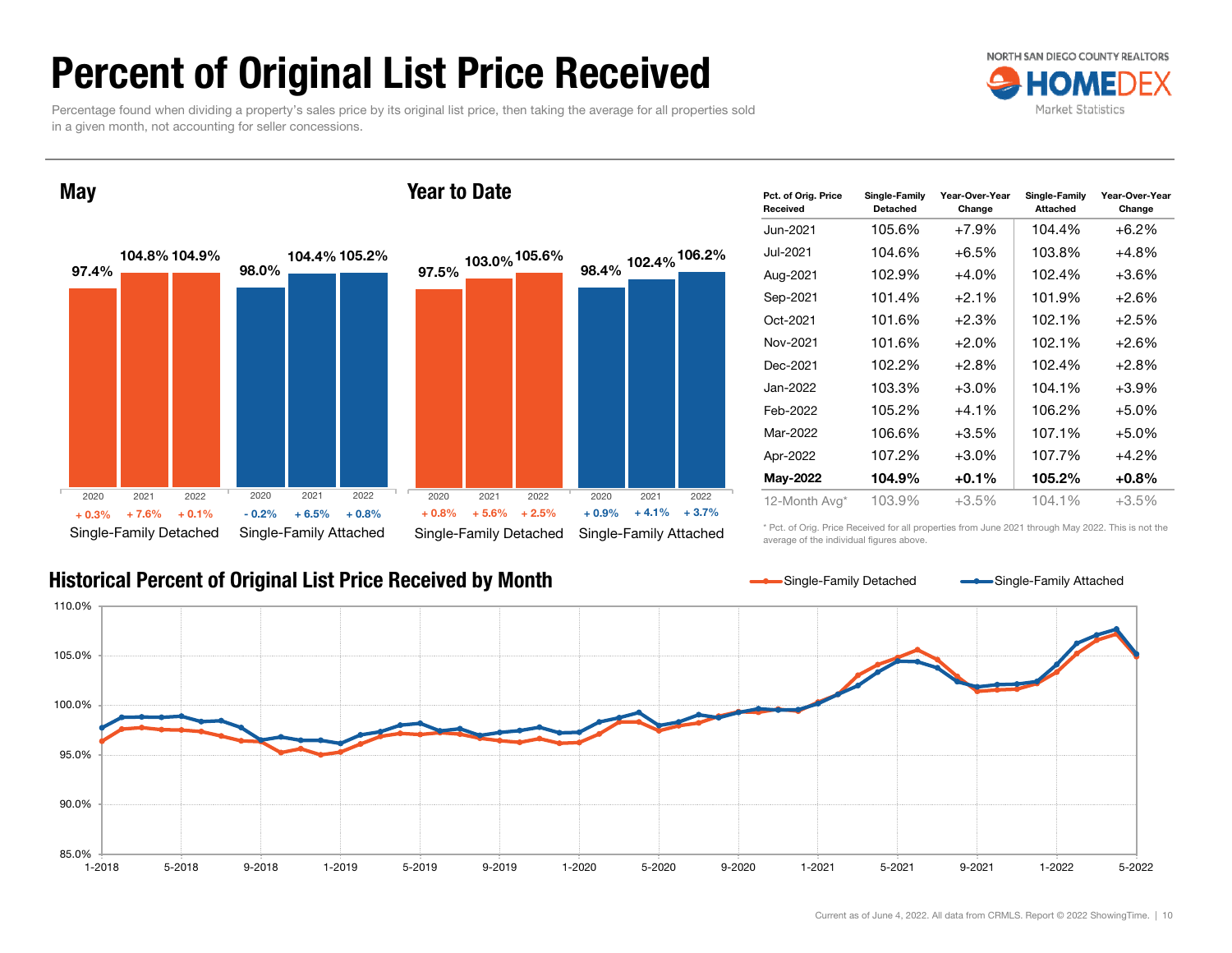# Housing Affordability Index

This index measures housing affordability for the region. For example, an index of 120 means the median household income is 120% of what is necessary to qualify for the median-priced home under prevailing interest rates. A higher number means greater affordability.



Year to Date



| Affordability Index | Single-Family<br>Detached | Year-Over-Year<br>Change | Single-Family<br><b>Attached</b> | Year-Over-Year<br>Change |
|---------------------|---------------------------|--------------------------|----------------------------------|--------------------------|
| Jun-2021            | 40                        | -25.9%                   | 64                               | -16.9%                   |
| Jul-2021            | 39                        | $-23.5%$                 | 66                               | $-12.0\%$                |
| Aug-2021            | 41                        | $-16.3%$                 | 66                               | -15.4%                   |
| Sep-2021            | 41                        | $-19.6%$                 | 63                               | $-14.9%$                 |
| Oct-2021            | 40                        | $-21.6%$                 | 62                               | $-20.5%$                 |
| Nov-2021            | 42                        | $-16.0\%$                | 61                               | $-21.8%$                 |
| Dec-2021            | 41                        | $-18.0\%$                | 57                               | $-21.9%$                 |
| Jan-2022            | 38                        | $-22.4%$                 | 60                               | $-17.8%$                 |
| Feb-2022            | 37                        | $-15.9%$                 | 53                               | $-22.1%$                 |
| Mar-2022            | 30                        | $-30.2\%$                | 46                               | -33.3%                   |
| Apr-2022            | 27                        | $-32.5%$                 | 40                               | $-40.3%$                 |
| May-2022            | 28                        | $-30.0\%$                | 44                               | $-31.3%$                 |
| 12-Month Avg*       | 37                        | $-35.5%$                 | 57                               | $-35.8%$                 |

\* Affordability Index for all properties from June 2021 through May 2022. This is not the average of the individual figures above.

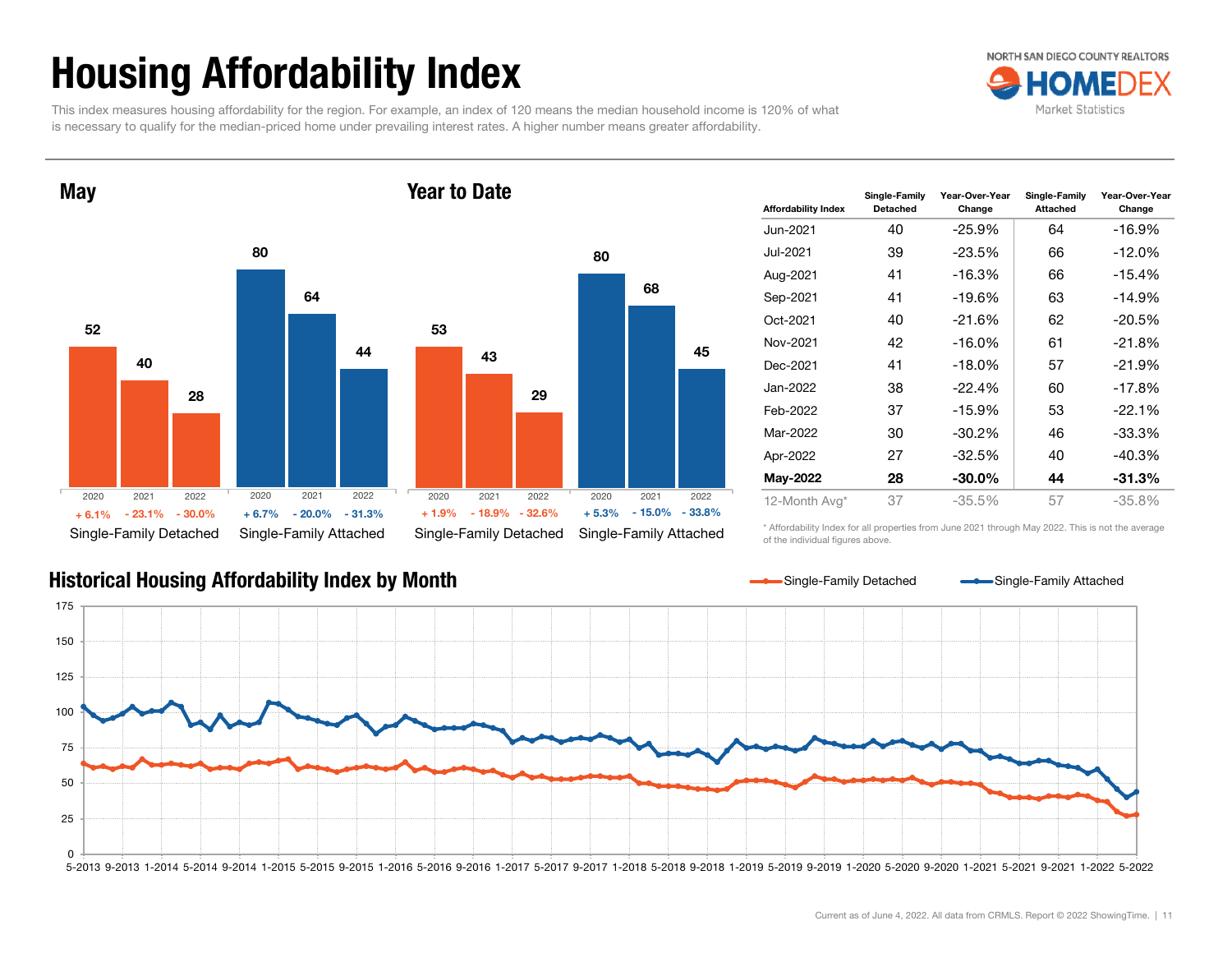#### Inventory of Homes for Sale

The number of properties available for sale in active status at the end of a given month.





#### Historical Inventory of Homes for Sale by Month



Single-Family Detached Single-Family Attached